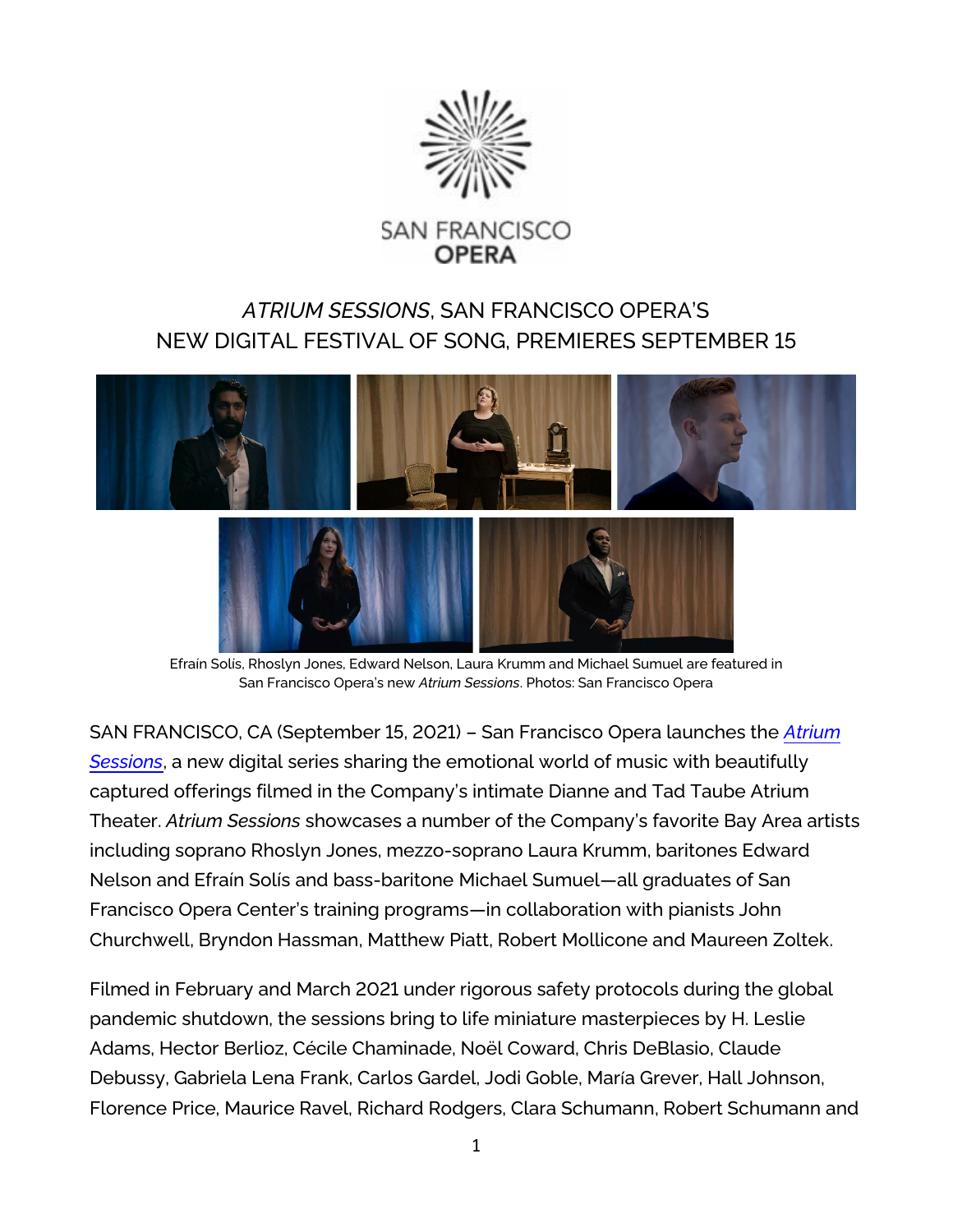Kurt Weill. The *[Atrium Sessions](https://www.sfopera.com/online/atrium-sessions/)* are available for viewing at no charge and will be released daily from September 15–October 11 on San Francisco Opera's social media platforms [\(Instagram,](https://www.instagram.com/p/CT2qSumBqt0/) [Facebook](https://www.facebook.com/SFOpera/) and [YouTube\)](https://www.youtube.com/c/sfoperamedia) as well as at [sfopera.com/atriumsessions.](https://www.sfopera.com/online/atrium-sessions/)

"Stepping foot inside the Atrium again was a hugely emotional experience for the five singers and the five pianists, not to mention the San Francisco Opera team assembled to make it possible back in February," says *Atrium Sessions* director Elena Park. "Everyone jumped in to negotiate myriad obstacles so that our incredible singers could perform, even if for an audience of microphones and remotely-operated cameras, even if their trusted collaborators were situated in a room far down the corridor rather than mere feet away at the piano. Laura told me that after spending months upon months singing to a wall for hours each day, with no clear end in sight, it was an unfamiliar joy to be able to make music again. Sharing songs that speak deeply to them as human beings, what these artists were able to accomplish with the use of technology was beyond beautiful to witness, and I'm glad that audiences can now see these luminous moments created in a darker time."

Part of San Francisco Opera's new initiative to share the beauty, storytelling and community of opera in original, short-form digital content, *[Atrium Sessions](https://www.sfopera.com/online/atrium-sessions/)*, the shortform song and storytelling video portrait series *[In Song](https://www.sfopera.com/online/in-song/)*, and the *[North Stage Door](https://www.sfopera.com/online/audio/northstagedoor/)* podcast are created in collaboration Lumahai Productions. These digital programs are made possible, in part, through generous gifts to the Creative Edge Fund, founded by Carol and Dixon Doll. All programs are free and available at [sfopera.com/online.](https://www.sfopera.com/online/)

# *ATRIUM SESSIONS*

Immerse yourself in the emotional world of music with the *[Atrium Sessions](https://www.sfopera.com/online/atrium-sessions/)*, San Francisco Opera's new series of intimate, short video performances of miniature masterpieces.

New performances will be released daily from September 15–October 11, 2021 on San Francisco Opera's social media platforms [\(Instagram,](https://www.instagram.com/p/CT2qSumBqt0/) [Facebook](https://www.facebook.com/SFOpera/) and [YouTube\)](https://www.youtube.com/c/sfoperamedia); also available at [sfopera.com/atriumsessions.](https://www.sfopera.com/online/atrium-sessions/)

A San Francisco Opera/Lumahai Productions collaboration. Filmed February & March 2021 at the Dianne and Tad Taube Atrium Theater.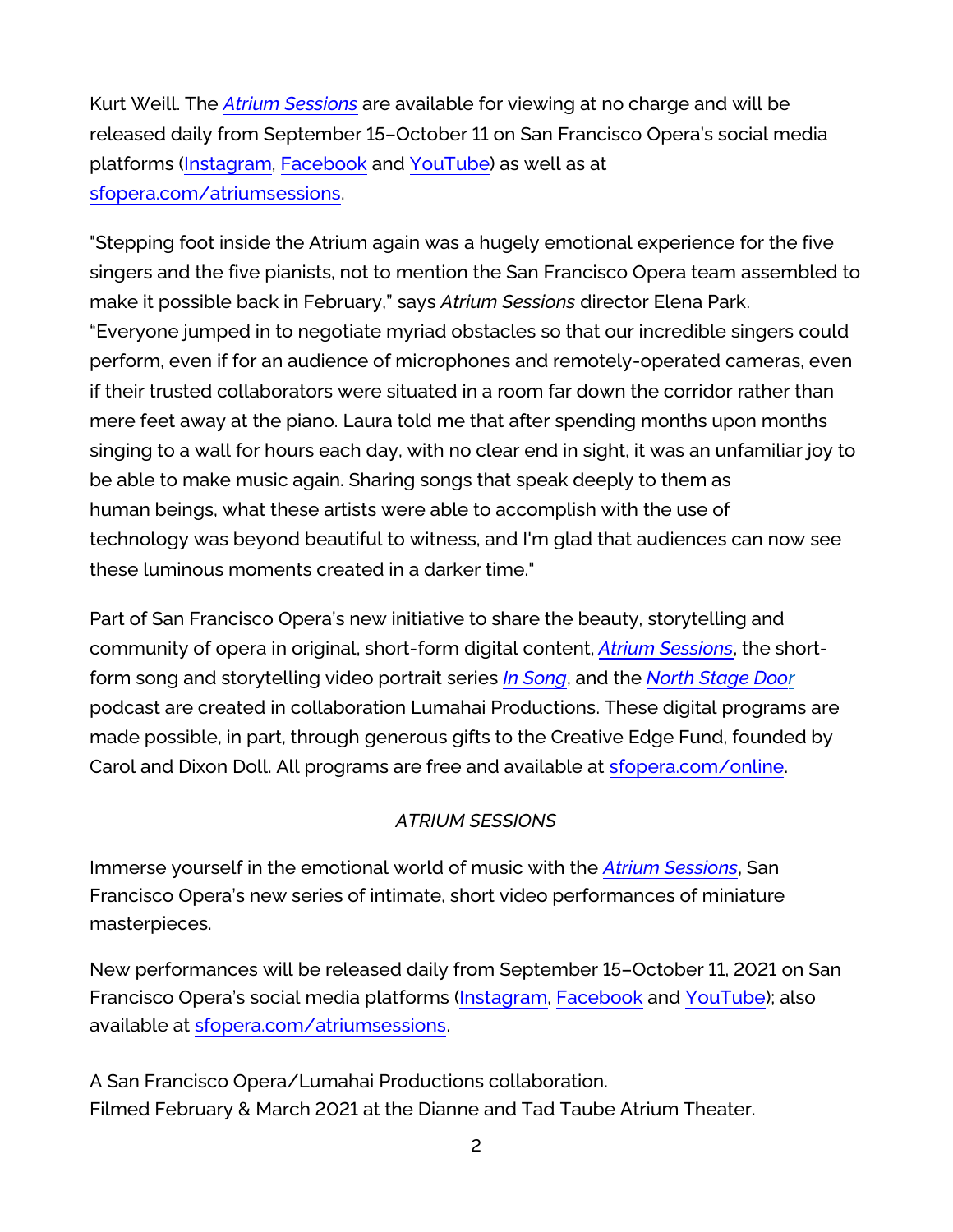### FEATURING:

Soprano Rhoslyn Jones and pianist Matthew Piatt Mezzo-soprano Laura Krumm and pianist John Churchwell Baritone Edward Nelson and pianist Robert Mollicone Baritone Efraín Solís and pianist Bryndon Hassman Bass-baritone Michael Sumuel and pianist Maureen Zoltek

Elena Park, Director Matthew Shilvock, Elena Park, Gregory Henkel, Executive Producers Mitch Kell, Editor Uwe Willenbacher, Audio Editor John Churchwell, Head of Music Staff Jodi Gage, Media Coordinator Doug Mitchell, Master Audio & Video Engineer Ziggy Tomcich, Assistant Audio & Video Engineer Justin Partier, Lighting Director

# *[ATRIUM SESSIONS](https://www.sfopera.com/online/atrium-sessions/)*, Week 1, September 15–19, 2021

Efraín Solís & Bryndon Hassman: "El Nacimiento de Cifar" / "The Birth of Cifar" (Gabriela Lena Frank/Pablo Antonio Cuadra) Rhoslyn Jones & Matthew Piatt: "My River Runs to Thee" (Jodi Goble/Emily Dickinson) Edward Nelson & Robert Mollicone: "Ballade de Villon à s'Amye" (Claude Debussy/François Villon) Laura Krumm & John Churchwell: "La mort d'Ophélie" / "The Death of Ophelia" (Hector Berlioz/William Shakespeare, French translation by Ernest Legouvé) Michael Sumuel & Maureen Zoltek: "Sence you went away" (H. Leslie Adams/James Weldon Johnson)

# Week 1 NOTES:

Efraín Solís transports us to a faraway island "small as the hand of an indigenous god" with Gabriela Lena Frank's otherworldly "El Nacimiento de Cifar" ("The Birth of Cifar"). "I love the way she introduces the style of the Miskito Indian music of Nicaragua to the vocal line, and mimics the Nicaraguan marimba in the piano," says Efraín, a first generation Mexican-American baritone who hails from Southern California.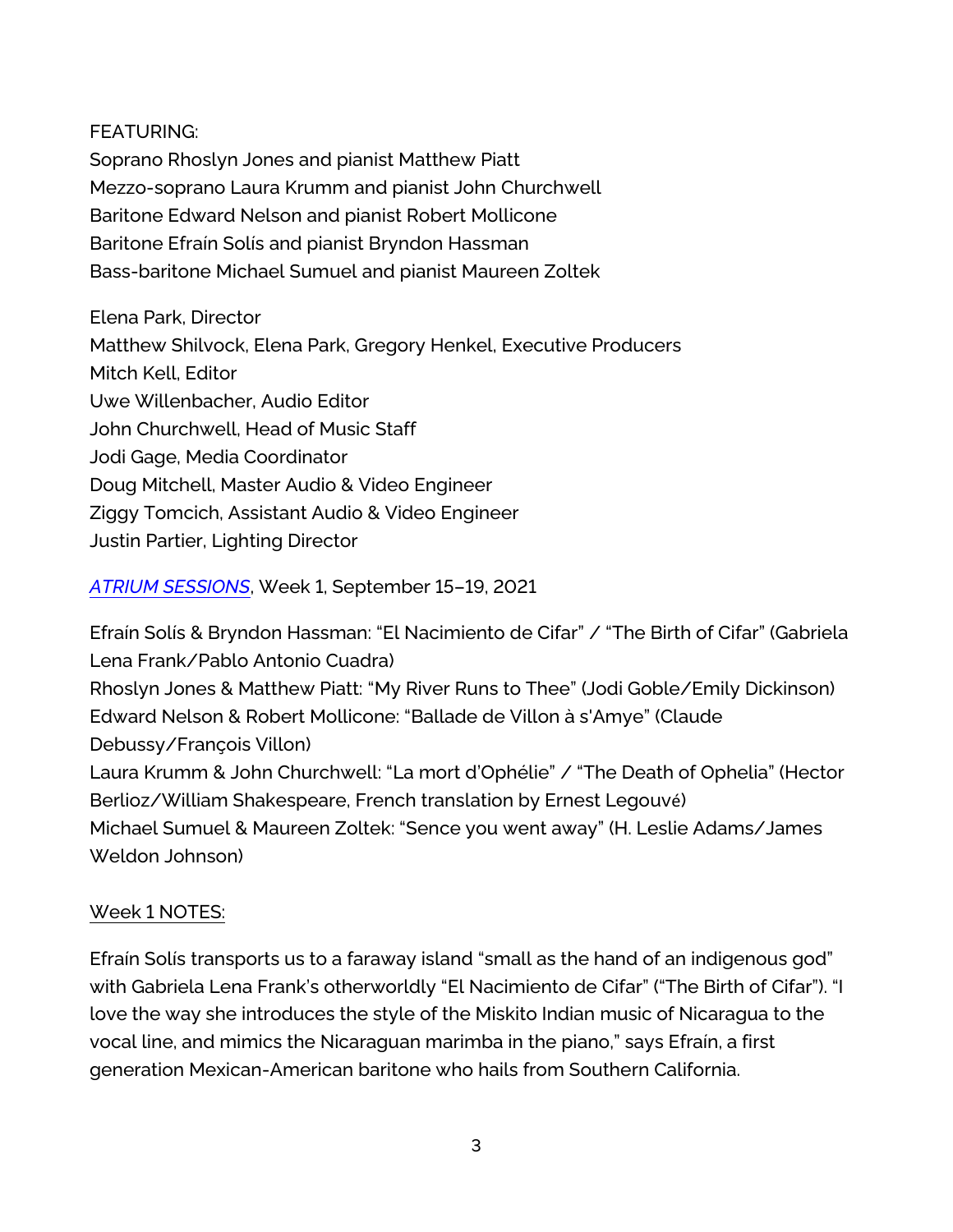Selection from *Songs of Cifar and the Sweet Sea* (2004), poetry by Pablo Antonio Cuadra (published in *Cantos de Cifar*, 1971). Performed by permission of Wise Music Corp.

\* \* \* \* \*

"Say sea / Take Me!" exclaims soprano Rhoslyn Jones at the close of this ecstatic setting of Emily Dickinson's "My River Runs to Thee" (1861). Rhoslyn feels a particular kinship with the song's composer, Jodi Goble. Not only are they pen pals, but Rhoslyn describes her as "a collaborative pianist and composer who, like me, combines her love of performing and creativity with a commitment to teaching and mentorship."

The first of three selections from *Valentines from Amherst* (2016) featured in the *Atrium Sessions*. Performed by kind permission of the composer.

\* \* \* \* \*

"False beauty, for whom I pay so great a price," baritone Edward Nelson sings to open "Ballade de Villon à s'Amye," a song rich with anguish and its own withered beauty. Edward shares: "With the writing and immediate success of his opera *Pelléas et Mélisande* in 1902, Debussy was busy with commissions and large-scale projects. Then, in 1910, after a long hiatus from writing songs, he wrote the most character-filled cycle of his career. For me, they show a composer who has become extremely nuanced in how he wants to portray a character."

Selection from *Trois ballades de François Villon* (1910). All three songs featured in the *Atrium Sessions*.

\* \* \* \* \*

"She floated, still singing," Shakespeare wrote of Ophelia in her sweet and gentle madness, "Singing like a water-sprite / Born amidst the waves." Berlioz set these lines from *Hamlet* in his haunting "La mort d'Ophélie" ("The Death of Ophelia") from 1842, a piece that has long entranced mezzo-soprano Laura Krumm. "The very present piano part and the fact that the vocal line only goes to *forte* twice set such a powerful mood," she says. "In those moments I see the frustration and despair of Gertrude simmering under the flowing water."

\* \* \* \* \*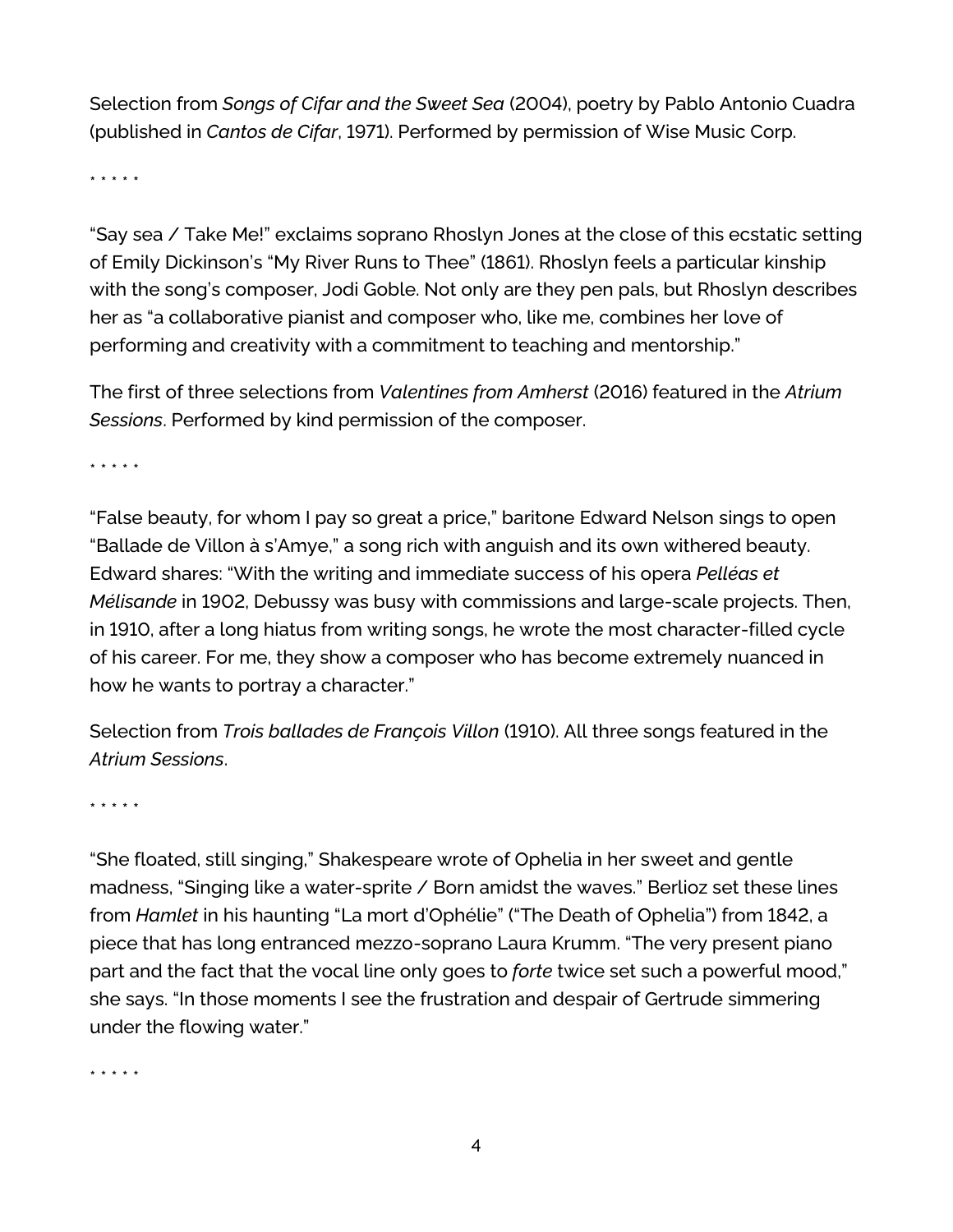"Seems lak to me de stars don't shine so bright, / Seems lak to me de sun done loss his light,… Sence you went away," sings bass-baritone Michael Sumuel in H. Leslie Adams's wistful setting of poetry by James Weldon Johnson. "I wanted to start with a dedication to all we've lost and, more importantly, those we've lost due to this pandemic," shares Michael. "Music has always felt like home and a safe haven in times of trouble, which is needed now more than ever."

Selection from *Nightsongs* (1976)*,* poetry by James Weldon Johnson (1922). Performed by permission of American Composer Edition (BMI).

# # # # #

*Atrium Sessions* is made possible, in part, by the Creative Edge Fund, founded by Carol and Dixon Doll.

San Francisco Opera is sponsored, in part, by The Dolby Family, Carol and Dixon Doll, Bertie Bialek Elliott, Keith and Priscilla Geeslin, Gordon Getty, John A. and Cynthia Fry Gunn, Burgess and Elizabeth Jamieson, Franklin and Catherine Johnson, Edmund W. and Jeannik Méquet Littlefield Fund, Steven M. Menzies, Bernard and Barbro Osher, Jan Shrem and Maria Manetti Shrem, Dianne and Tad Taube, Phyllis C. Wattis Endowment Funds, Diane B. Wilsey and Barbara A. Wolfe.

Yamaha is the official piano of San Francisco Opera.

San Francisco Opera is supported, in part, by a grant from Grants for the Arts.

| <b>GRANTS</b> |                      |
|---------------|----------------------|
|               | $\frac{1}{100}$ ARTS |
|               |                      |

OFFICIAL AIRLINE



OFFICIAL WINE SPONSOR